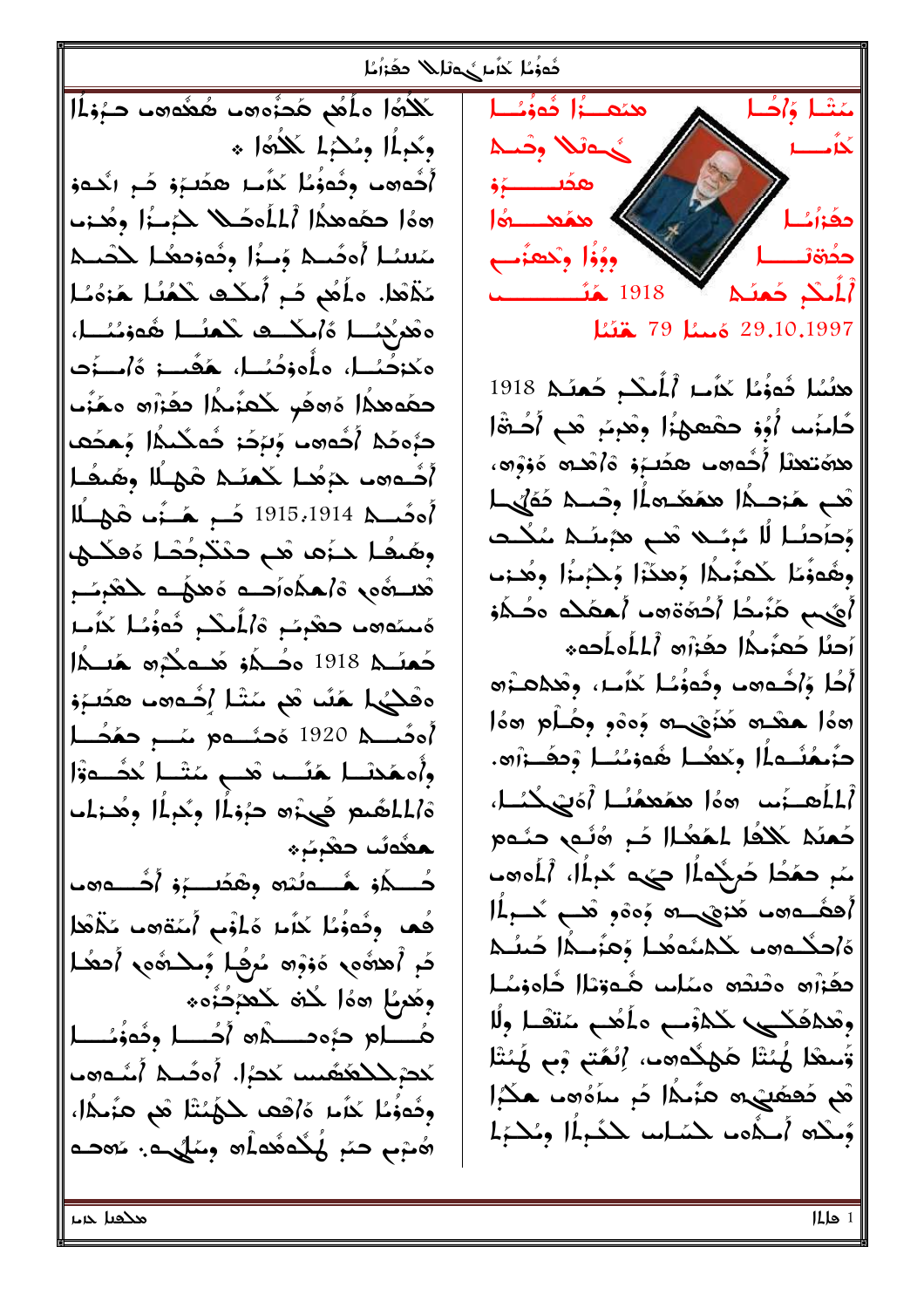| ضُوَٰنًا غَالَمِنَ مِنْ النَّهِ مِنْ النَّهَ              |                                                                   |  |
|-----------------------------------------------------------|-------------------------------------------------------------------|--|
| وهَه أحبُــا لَا مُعجَّــا ههُـا لِإِنْــم هجُنُــا       | فُومِرُنَــا لِمَوْكَنـــو وِصْـــط هِعَالَـــلَّا                |  |
| وتعُعب لحقَرَوْا كَكْتْا وِنُمْلِكُفُلْ مَعْضُلًا         | لْمَحْشُدْهَا وِلْعَجْلُدْلُدْهَا. هُلْلْ كَحَبُرْا               |  |
| وْبِ حِمَٰتْنَا وِكَأَسَانِ جَمْهِ، ٱلْمَا كَثِرِ ۞هِ     | (كَحْرُحْكَخُرُمو) حَسْرٍ هُمْ يَّةَهُدْمِ ضَرِ ٱلْمَا            |  |
| حَكَمْنُوءاْ۞ أَمكُ كَحُمُلًا لِمَوْدُمًا حَكَمَـٰ;       | هُم هُدِمٌ كَلْمُ مَلَا هُ هِيَا حُسُلًا لَمُتَوَهَلَ             |  |
| هَهْلُمْ الْمُسْلَمْ لِمُصْلِحِمْلِ. وَٱسْتَوَاءِ         | وَأَسْكَسَتْ وَمَقَـٰٓءَآهَ صَدَّ. فُلُّـمَةٍ هَزَّسُـمْ          |  |
|                                                           | لعلط أرضنا 1928 لعُقم الأُوزْنَدُه (مُكْلَم                       |  |
| حَمَّدَهُمْ أَمْ هِمَا وَهُ أَوْلَاحُ هَوْجَنَّهُمْ ا     | مَتْقَـا ەھَھْـُـەەب وِلَا وَجْمَـا ھُـرْب                        |  |
| وَهِنَسِـدًا وَالْمَيْحَسِ هُبِ كَعَمَـا وَهِنَسِـدًا     |                                                                   |  |
| كَعِيْجِدُـــواْلِ وَهنَـــــــــــمْ 1939.1938           |                                                                   |  |
| حنْــوهزُا وِ 19 مقتُــا، وضَــوٍ هؤَــا                  | كخاصته وكباله                                                     |  |
| لحنْوهزُا وِتَحِمَنُها مَتَسًا أُوصَّلِهَا وَحَسَّلَا     | مُعطَعُلًا ءهَٰحَكَفُهَاْلِ وِثَءنُنَا خَلَامًا                   |  |
| 1941.1940 هسستۇۋەم لەككىئىسىما                            | صُـٰمُوۡ هُهَــُلا ومُحصَرُا (مُحرَّحُحُدُوۡ؎ِ )                  |  |
| وهُجْنُه)َا أَهْوَضُمُا أَوْلَى هَنَّى أَهْدُا            | وَهلَمْ 1928 وِرَهُ وأُصَّصْ رَوْهُ الْجَوْهَمُ                   |  |
| مّتِسّم (ەئىسىدا 33 مّتِسْمَع حَقْسَمَه                   | كَحْمُنُــا هُـُومُنُــا مَحْرَجُـــا جَعزُــــدًا.               |  |
| لمرضعاض بمشه بمعهمه لرضائفرته                             | مصرةٍأصْرَبُلْنَفْكُمْ وَالْمَانْجَةِ 12هَامِهِ                   |  |
| هِ هِيُمَا لَلوِنَهِ. مِلْوَتِ لِلصَّوضَنَّطُ هُم         | لَمَعْزَامُا أَمِكُوهِم هَا: ضَ هُلُم هَٰذَكَفُلُمْ الْمَحْفُلُمُ |  |
| وهُعْــما حَـهُكْـــمِ وُهِتّــٰهُا. هُحَمَّــٰهكُمْ      | هلَّــا هِهُ  مُعَـحْفُـُـا هفَــزوُهاْ  وُمِحْــه                |  |
| كُحْشُــه/ا وِهُـهْشُـه/ا أَهوْضُــهُا وَحِسَـهُ          | حعَدَوۡ؎ ٖ مـُرۡىـــدَٰا، ٱللهَ صَــدُــــدَ صَـــر               |  |
| 1944.1943 ـ هجُمْ مُهْمَا 28 د. مُ                        | آ،اههْلا (كَحَرُا) كَحَرْكَكْتُرُحَمْ ٱ،احُـرِوَٰ،ا               |  |
| هجُما لَمَعْنُوبُهُمْ الْمَسْمَلَا أَلَى حُسَنَ           | ههُا هُبزُهــدًا معَكفُــا ٱلَـلا قَـــمِ                         |  |
| مَّبِلَّائِــدْ كَعيْحِنَــداًا، حَامِحُــٰٓا وَحُــا     | وْسِلْكَاا وِهْمُلَا هَوْضٌ فُعُلَّمْ هِنَّــدًا وِلَّا           |  |
|                                                           | <b>حَدِوَ هَذَا *</b>                                             |  |
| ەھْكْتَكَ ; 160 ھَــ مُكْتَوْبٍ وَسَــرُوَّت              | ەكــكَاوْ هْـهَــلَا وِكَحْرْحَـكَخُرَّـــع لْمُوْلَمــع          |  |
| حَفَرْآه، حَزَمِ حَسَحُلاً مَ هُمَنَا حِبَرَهُ،           | لقلُّم أُوصُّـط لِعلَـٰط 1930 وَوْوِي أَهْدِي                     |  |
| ضَرِ هُــٰ حَكَـٰدِحُحُــٰهِ]ا هُرِهُنــٰهُا وِهُتَۥُـُـا | (فُدَوْمُا) وِكَلَّا هَلْنَـٰهَ قُلْ مَتْتَا، ٱللَّا ضَرِ         |  |
| هُهِ هُا وَٱمِلَّاتِ نَحْلاً ٱمِصَٰٓءَاٗا وَمِحْدَةٌ وَ   | هُ حمَتْلِ هَزُمْ هُمْ وِهَنتُكُمْ هُوَرَاهَ                      |  |
| ەأەخۇل ەھھىلا ۋىخىۋە كىلىك كىلا                           | لحعَرِفَهـــدًا لحقرئـــر وتَلكـــف كَمُنُــا                     |  |
| كُكْتُ دَهُمَ لَا ٱلْمُخْسَدِ وِيُبَالَأَ حَكْتُوهُمْ     | ەلمەۋئىل، ئېر ھڭىم ھھاۋا ھَوَمُلل،                                |  |
| هُنْزِمِ هُـزًى وِتَعَنَّــٰهِما لِمُحــٰهَا أَحَمَّــا   | أُهضَه سُعمًا هَرِوْا هَرِهُتَا، هَعمَنَـْمَاًا                   |  |
|                                                           |                                                                   |  |

محدا حر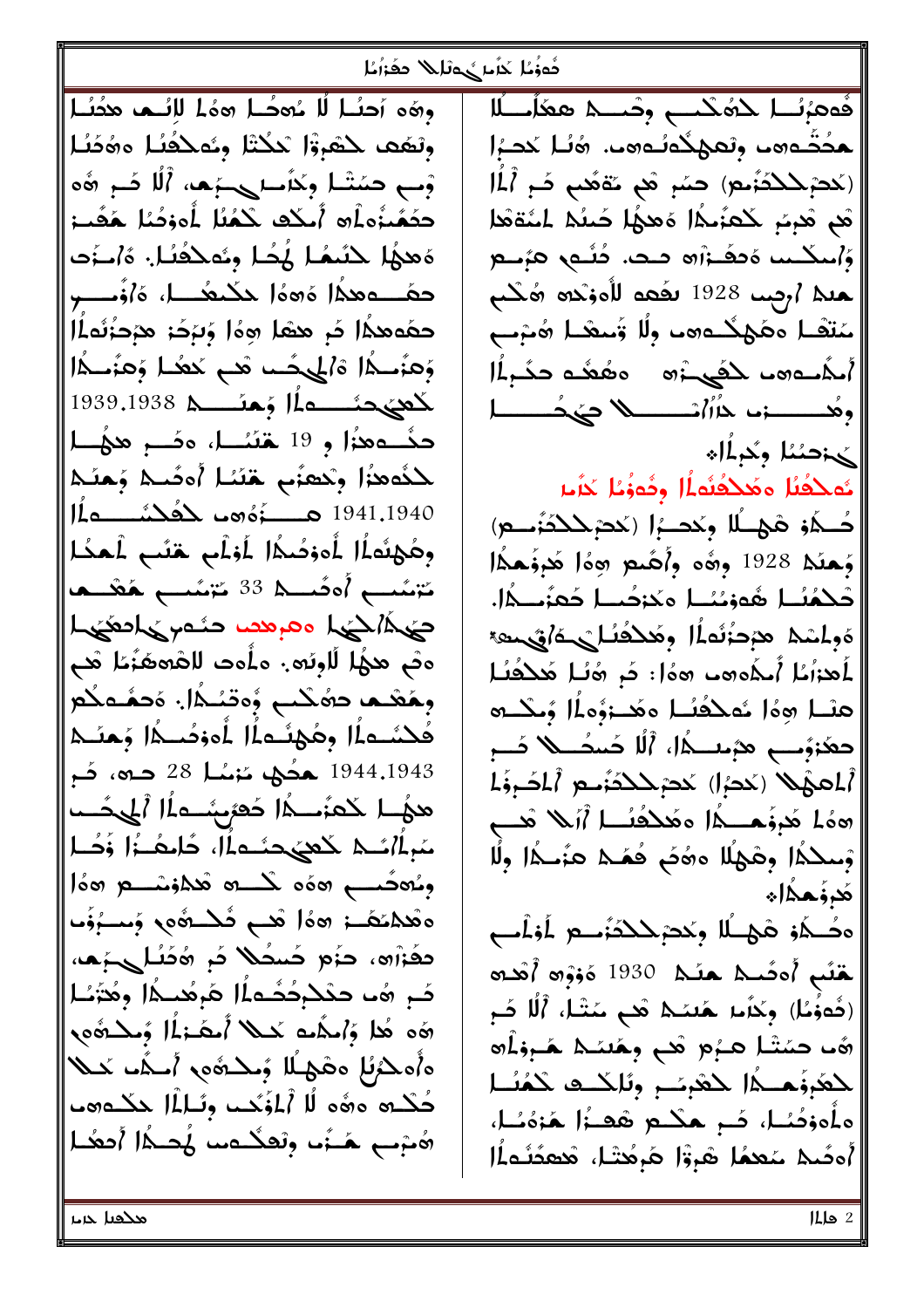| $\frac{1}{2}$                                                                                        |                                                                                                         |
|------------------------------------------------------------------------------------------------------|---------------------------------------------------------------------------------------------------------|
| هَ اللَّهُ عَلَيْهِ مَعْدَلٍ صَنَّهُمْ تَقْوَيْتِ الْمَسْتَقَادِ وَسَلَّمَ الْمَسْتَقَاد             | وْٱهْدَ اصَّـٰهُ١٥٥مَـٰ لِكَـُـمــٰهُۗا حَـهُـْــٰهُۗا،                                                 |
| ولمُوَوَّطْ وَحَدَّكْمَا <b>لِمُعْيُنَا،</b> فَكَافَ هُلُودُ ا                                       | ةهـزًا هنَبْهُــه]] لِكَعْرِزُهــدًا وِكْمُنُــأ                                                        |
| وِهَـــزَوْهِ] وُهِجُعُـــا /.ت. حَقَيقُـــهِمْ                                                      | هُدوْمُمُّا دَضَ كَعُمَّا وَهِۥَمِــٰهَا وِرَّدُه نَصُّدَم                                              |
| 24.11.1957 لمُعَدُّل مَاْدًا وَحَصَــدًا                                                             | دَّىمَا هُدِفُهِمَا وِلْـ30\$ هَكَفُتًا 5%مُثُلًا                                                       |
| 1950 وتحصـُرُا، حسَّىعُــا صــكُات تَعنُّـــلا                                                       | هُءَسُــدُ هُدِفُــمـدُا وَهُءُـــدُا حَنُــمُلُــدَاه                                                  |
| كمفا كسلف ومئتا وهوا كعؤمنا                                                                          | ةھةا هَكْفُسًا هكسلا ولمكنك هستا                                                                        |
|                                                                                                      | ەقتىما ئىر ئەتكىف أۆتىئىم ەللىمئىل                                                                      |
| وسُوهُمُا وِرَوِهُمَا هَبَسُمَا وَأَوْحَكَمِ كَخَبِلَهَا                                             | مُكْتَفَا هَاؤُلا شَمْلِكُمُنَا هَاوَهُ مِنْهُمْ أَمْرَ مِنْهُمْ مِنْهُمْ مِنْهُمْ                      |
| هَبْعِدًا وِهُذِبَ مُحَقَّوْتِ هَعْعَكَبِ جُعِنَدًا                                                  | أحعُما وهسعُه مَحْمَد حَفِيْهَا تَحْكُمُا                                                               |
| 5.10.1953 <b>/وْحصَـٰ: فَتمَــدُا وِرَو</b> هُــا                                                    | هْلِيهُمْ وُتَوَيْبُ أَوْسَيْتُمْ وَهُمُعَمُنُوا أَلْمَ                                                 |
| هُبُسُل وُٱوْحِنَبِ لِمَاتِ صَـٰكُاتِ لِكَـٰبِلَٰا                                                   | مْ مَهْجَمَعْ الْمُكْرِيَّةُ أَوْسَى مَاهَمْ مَعْهَمْ                                                   |
| وهُــــــز، مَحْقُـــــــوت هُعْتَمَكْـــــب 1954                                                    | ددَقا وَددَت حمَننا همَىلَا وَعْدَه                                                                     |
| لمُحْكَمَـــة. حَكْسًا وَحَسَّمَتُــا لِمَاهَ                                                        | دكْتْلُ وِلْمَوْسَكَا وِهْتُوَوْمَاْ وِرَةُهِ صَـٰكَات                                                  |
| لحَفَـٰہِٱ ا وِهُـٰہَـٰ مَحَصُّـٰہٖ تَعهَـٰلا فَہَوَٰنُـٰا ٖ                                         | أئــــم، حمّنــــا ةحمّنـــــمّا همّنـــــمّا<br>وُٱتبَوْهِما هَـزَٰلَىٰ لَلصَّا مَعْمَـٰمِ وَالْوَّىـِ |
| هَٰلاَمَا وهَٰهُممُـُـب 1957 أُوْحُلِّصُـز. لِمُوص                                                   | مكْتُـا مُرِـأَنْتْـا هْنْـرْهُ مِنْ مَنْ ـَـرَضَــرِ                                                   |
| حكْضًا وَحَسَّىعًا قَدْئُ لَا تَحْرَأَا وَقُدْتَ                                                     | هَكَفُدَا دَخَاتَ أَنْتَجٍ، جَزِهُمَا خَمْنَكَ                                                          |
| $\parallel$ مَحمَّـــوت 1957 مَحمَّحصَـــز. فَجَمَـــل                                               | $\leftrightarrow$ 1970 $\leftrightarrow$                                                                |
| وهَتنُــٰهَا وِحْــرِـاَا حكْـهُنُــا هُـوْنُـُـا هُاْف                                              | هُ ۖهُمْا، حَذُهُا وِهُدهَا حَـٰٓ دَاهَا وِسَٰعِمُا                                                     |
| كَتَحُسًا صَـكُت مَعَهُــلاً هُــودَةٌه هَومَدا∥                                                     | هُنْكُنَّهُنَّهُ ۖ دُرْنُدًا ۚ وَرَهُ ۚ كَنُفَهُّوهِ ۖ دَلَمُ تَ                                        |
|                                                                                                      | كَعْبُرِيْنَا مِّيْقَامِ كَمْتَابَا 1950 لِلْوُمْتُالِ،                                                 |
| أَهْلَاهُمْ: حَذَكْرُوْهُ يَكْسُبُ هَزَمْهَا أَ                                                      | فكأصل ومحكركراسا ومقتفيا أفكني                                                                          |
| حَرَّهَ أَا حَمَّعَمُدُهُ أَا وَسُعِسًا وِهَٰٓ كَسَمَّا ا                                            | ۇەككى ـــە 1951 ــلىكىگىــــــل، ھكْكــــــل                                                            |
| وَٱهْذَمَهُ مُعۡمَد رَهۡدَامَد ۚ كَمَ حَذَمَحَا ا                                                    | وُٱللَّفُءوَّا. وَصَحُبُـاً، حَكَاصًـا وِهُءوَبُحَفَـا                                                  |
| وسُنّةها 1966 \$ 196                                                                                 | هْدُوْلًا هِمُعِنْمُلَلْيَحِزّْابْنَا (هَيْهِ) أُوصُدًا                                                 |
| لحْكَكُمْ لِمُثْلُ هَعْتَلِيٌّ وَالْمُعْطَلَا وَهِنْدَا ۖ                                            | هَمَسْمَــا أَسْــا 1949 سعَّــمُنْــا، حَدُّكَــا                                                      |
| ههُمْ وَلَا هُدْهُهُوْ. هِنَا هِهُمْ فَرْهِهُمْ ا                                                    | وَٱسكَنفَعِي 1949 حَكْمَتُكُمْ، فَجُوَّا وَهُذِب                                                        |
| هُ/حفُوْا حِدُمُ مَيْتِ السَّرِيْةِ الْمَحْدُمُ الْمُحَامُ الْمَحْدَمُ الْمَحْدَمُ                   | كحرتمْــــە۞ 1950 ــمحَــحُـُــــل، حكُحُــــل                                                          |
| أَوْحَمْلَنَا وَهُوَيُنُتُنَا وَهُكَنَّدَهَا وَوَوْحَكُمْ وَالْمُسَلَمَا وَالْمُسَلَمَا وَالْمُسْتَد | وهَفَىٰ; وُدَتْزَا هِنُىعَكُمْ دَهْطَكْ وِضُوْلُ،                                                       |
| دَاءْوَكُـــدًا دَحَقَــدًا الْمَــهَيْشَـالَمَا كَـــزَوْ                                           |                                                                                                         |
|                                                                                                      |                                                                                                         |

 $\lim_{\epsilon \to 0} \delta_2 \leq \lim_{\epsilon \to 0} \epsilon_1 \leq \lim_{\epsilon \to 0} \epsilon_2$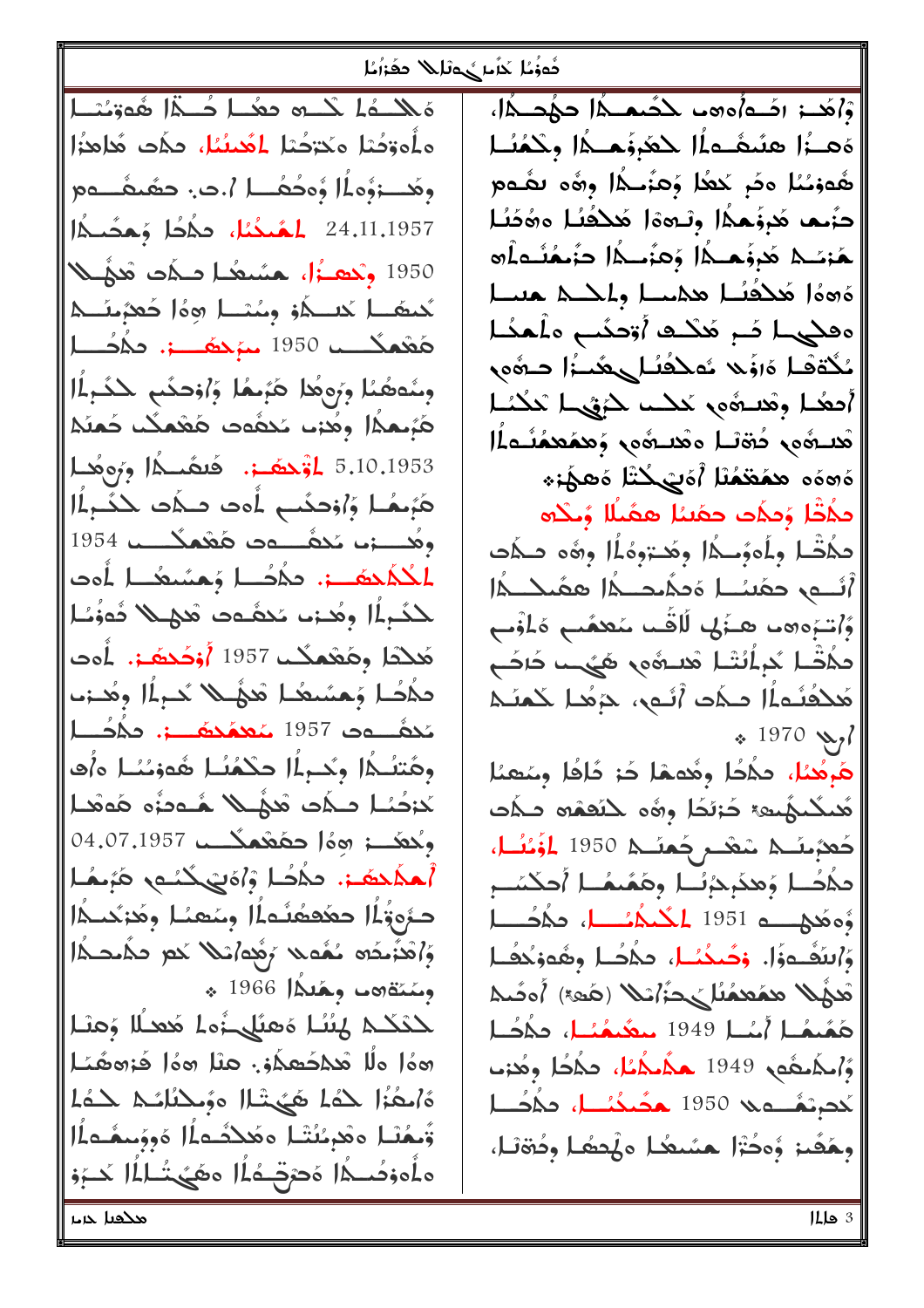| فُوزُمًا عَلَى الْمَرِينَ الْمَوْرَةَ الْمَوْرَةَ الْمَوْرَةَ مِنْ                                         |                                                                                     |
|------------------------------------------------------------------------------------------------------------|-------------------------------------------------------------------------------------|
| 18.12.1957 أُحْسَكُوَوْ لِلْأُوقْسِي مِتْرِمْسِكُمْ                                                        | ـْكَتَبَ كَـٰزِـدًا هُـٰدَوْسُكَا هَ/ْسَتُّلَّا دَضَرِ لَل                          |
| وَبَمَن حَـبِلَا وِنُكْبَا لَكُـ1ْهَ هَٰذَــْمِ،                                                           | حُدًا «ه) وِتَعَقَّمَه هَجُرًا وِإِنَّمَا ٱللَّا حَمَّا                             |
| ەكر ھۆھھە كھُل ھُەزىُىُل وُلەھُدر ەلَّىك                                                                   | وهُربُ المُهَالِّـــة هَنْـــزَةِ لَاسْتَـــعِ                                      |
| ههُ  لَاه أَهُمَّزُه}  كَـع كَعُما وَإِوْهِتُمَا                                                           | ولأعذرونهاو معمله وداء                                                              |
| وَهِبَعْدَهُ أُهُد، ثُمّ هُنَّت ثُمَّتُنَا وَٱوْهَدَنُنَا                                                  | حَدَّه هذا وِسُمَّة ها ٱلْمَلَّامَ مَنْ اللَّهُ مَنْ الْمَحْمَلِ                    |
| وَهِعْدَه وَمَ أَوْرَالٍ حَدَّه أَحَلًا، هَـنَّا هُم                                                       | حُـبِـاْا ٱهْـرِه، لَا وَسْـرِ حَمَسْا هِتَمِهْـا                                   |
| كَدْوْن هِمَعْـَـمَا مَاهَ   دُرْمَانُـدَا) هَ هَمَـْـُـم                                                  | وإِنْهُـــْ هَـٰهُــْ اللَّهُــــنُّ هَــَا أَهْـــــزَ هَــَا إِهْمَاءَ مِنْهَا إِ |
| ادَهُ   الْحَقْعَةُ   لَاوْتَتَنَارْ وُتَشِيبًا لَا أَدْشَبْ،                                              | لْكُمَتْلَا وُّەمُئْسًا مَكَّامَ هُمْ مَتْتَا وِلِّيْ وَالْمَالَ                    |
| هَحكَــمٍ أَهُــــزُّه أَمْـــدًا حَـــمِ حَمـُــا لَٰا                                                    | إلْمُنَـــٰذَا هَجَمُـــۃ وِتَحَـــہِ هُجْتَــَــل                                  |
|                                                                                                            | هِنُبِّعُلْ وَهُضُلُّ هُنَّبٍ شَيْتَةِ وَبِ هُرِهُنَّكُمْ                           |
| هُموْمُنَا أَهشَا لَمُنْا وِكْنا 1هُ أَكْثَارِ<br>صُرِ صُصَّمٍ أَصَّنُوهِ أَلَّا كَمِ كَعَدًا مِنْقَسَسًا، | ألمَكْبِ لِمَرْفِي لِمَعْمَمَتُ أَوْتِيَكُمْ لَكُمُلًا أَوْتَيَكُمْ لَمَاءَ         |
| هُمُوسى مَسْتُما الْمُسْتَمَالِ وَحَسَمًا وَاحِصَـٰٓءَ                                                     | ەقى ھُەئلە ئىستىسى ئەرگەن ئا                                                        |
| حثَكْتُوم هُمْحُرَّنُـوها وُّوسُنُنْـل وَوِّكْتِ                                                           |                                                                                     |
| لَـٰدَٰوَا وِوَْىٰٰٓٓٓاً وَمَنفُـٰہِۖاْ وَكَحُنَّـا لَهَـٰنُـٰا                                            | دَّاتَ عَلَيْكُمْ مُتَوَادِّ مُنْ مَكْتَمَادُهُ مِنْ عَلَيْكَ                       |
| وَحَـــهُـا هِمُتسُنْـــا حَــّــو مَحْبِهْـــولَاه                                                        | مَعْسًا لِمُأْمَضًا أَوَّانَ وَٱلْمُلَعَبِّبَ هُبِ                                  |
| مَعۡىعۡــــــــه مَا أَمۡ مَعۡنَـــــه مَا أَمۡ وَهَـتَــَــدَاهُ م                                        | هَكَكَتَمَاهُ وِحُمَدَهُ وِلْمَحَمَدِهِ مَتَحَدَّلِ مَتَحَمَّل                      |
| ۋەمگلىكلە                                                                                                  | تَّەمَىُلُ وُەڭگَرَس، كَمِلَّا 1950 مَمَّمَعُمُلُّا                                 |
| هِ وَقَالَ هَذَا الْمَجْمَعَ الْمَجْمَعَ وَاللَّهُ مِنْ مَجْهَدًا وَاللَّهَ مِنْ مَجْهَدًا وَاللَّه        | أأه بهائكريوه أ<br>ەَحْرَىْكَ الْمَسْلَمُ اْلْمَكْـــا مْكُـــوا                    |
| لْحُعُصًا، مُحصَّبٍ هوَهِ لَكْلَّهِ أَمْعُـٰٓءًا ضَـًٰٓٓ                                                   | كُنُّمَارُهُم ۚ وَقُلُبَ خَعْدًا هُمَوْنُنَا وَمَزَيْكُمْ ﴾                         |
| مُنْآمِ 300 كَلَاهِ                                                                                        | حَفَرْآه، حَقَّمَهُمْ هُرَّمْهَالُه وَقُوهَا وَخُلَّا وَخُلَّا                      |
| هُىعَىــم ھەَە كَــمَكْتُــا كَــمِ نُدَكَــز ھەُا                                                         | فَهْنِتُوا أَهْبُم خَبْرَهِن خَاتِبَ سَعِيْا                                        |
| ھكىـۋەب، ەۋكئىل أمـكْما ھَىئـل كَىئـك                                                                      | تَحَفُّلَ أَحدَبَتَنِيَّةَ أَقْتَصَفُوطُ أَرْمَطُ أَقْتُحِي                         |
| لْتَنْبُوه لْتَنْهَمْ هُــدُهُ لْـتّْرِرُ رُهِشْــزَاءِ                                                    | تَسْلِيُهِيْ ٱلْمُلَعَنِّسَ ثَمَّلًا تَعْلَيْهِ 1952                                |
| وَٱهْبَـنَـٰهَ ٱهمَّـٰبَ، حثَــه هُـُحسُلَ هَٱمضُـٰزَا                                                     |                                                                                     |
| صُـِ هُـــمسكُ همُتَننَــا إنُهُتْــا وَهسَــدَ                                                            | ەكــكَاۋ دُەئــەلَمى ومَىْھــما ھىقَدَّــا ھــدَّا                                  |
| 1960 حنَّىــــما هَأَىـــتْزَا وَٱلْمَوْا لِمُّودُهُــَـــا                                                | هِنَبْجُنَّ إِلَّا لَاهِ بِسَجًّا هِمَعَنَّ وَالْمَ أُوقَعَتِ                       |
| حَمْلِكَ أَسْنَمَهِ وَمِّهِ مَعْنَهُمْ مَعْ الْمَلْفَيْ                                                    |                                                                                     |
| لحَمْلُه معُحَزُه مَكَّبَ هنا هُمحسُنا                                                                     |                                                                                     |
| مححفا حرم ا                                                                                                | $ L $ ها $ I $                                                                      |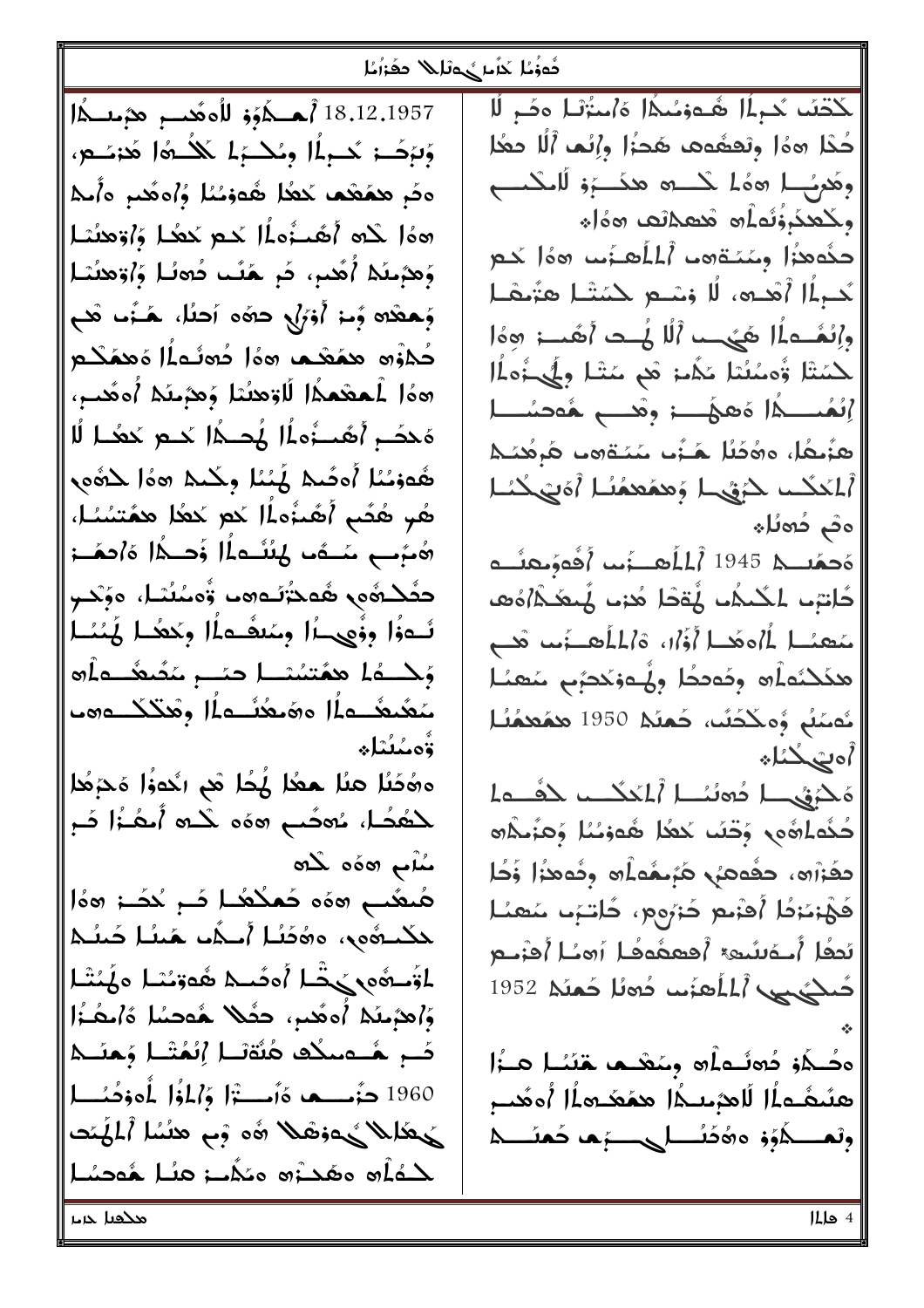| فُوزُمًا عَلَى اللَّهِ مِنْهَا مَعْزَامًا ﴾                                                |                                                                                                      |
|--------------------------------------------------------------------------------------------|------------------------------------------------------------------------------------------------------|
| لَحْمَبْنَهُ هَٰزَمَ مِهْدًا هَذَا وَهَٰذَا وَهُذَا                                        | ەترىئىلىل ؤكسل كھۇمىسىگا ۋالمأمسىزى                                                                  |
| قَىڭدەقىئەھە ئەمّنام ۋەڭگەئىلى ھلىت                                                        | لمَكْلَاثَهِ ٱمْتَبَرَا وِهُمْهُمَاْ الْمَوْضُمَاءُ»                                                 |
| ئعمُــــا حنْكَـــــــــا دُدوَهُئــــا فـــــألم                                          | ضَ حصَّرهُكُما أُدوِّهَمْ كَمَلًا هُدَاًا وِضُعَلَّا                                                 |
| ادەُ احكَنوَىب، كَمِ مَثَلاً مُتَعَمَّلاً شَامَعُهِ ۖ                                      | وَ}وَهنْدَا هَجَمُوْا وْ} أَا هُهْءَ دَوْمًا هَعَدُومِ                                               |
| َ كَفَهْ;َـٰزَدُــا وَ∕ْ;قَعْتُــا هَـدـٰ;ّه هَيُـــا∥                                     | هىئىمغا تۇنجان باشقا كىگى كەنگىلىك                                                                   |
| الْحَصَّىب، ٱلْلَّ ۞ه فَهَّنْهُمْ ثُمْ مَنْ أَلْفُرْ مِنْ يَعْدَلُوا الْمَجْمَعَةِ ﴾ [الله |                                                                                                      |
| ٰ هَيۡب ۡ كَـــلا ۖ فَـهَوۡوَهُ لَــا ۖ وِحَـهَـحَــا ۖ هُـهوۡ نُــُـا، إِ                 | ەكھە ۋىھا وَخُبْتا ەَلْمْهِ هَمُتمْا هْسْرَا                                                         |
| ضَ حَعْتَكُدُهما هَكُنْدَا هُحَدًا لَحْدَهُ ﴾                                              | هُه وَحصَد حصْلِلَــدْهُهِ، أَآتَدْ هَــْرَم                                                         |
| هُ∞هَـــر ــكْزَــــزُا وِحُـهوْدهُــا هَـــح كَــكُوْو                                    | كشفه بمقطع كملك موضك                                                                                 |
| هُخُدَوْه!! وَهلُـب نَعْمًا مُتَّعَبًا شَامَهُمْ الْمُعَامَلُهُمْ                          | أَعْلَمُه لَكُمْ سُرَّةً لِمَا تَعْلَمُ الْمَحْمَدِينَ الْمَسْتَمَاءَ                                |
| وأُهكْحُنَّـــه، هڪُــكُمو هُلاَشــعـكـكُـل هَـــزَّــه                                    | كْبِلْنُنَّا وِهُدَدْنَا هَ/وْهَنْدَا، دُدْنَا وِكْبِلَا                                             |
| حِدَدُا وِهُذُووْهِ ۖ [ حَزَىٰزُا هَرَّىهِـدًا، حَـــلا                                    | أَوْهشْكُمْ الْمَالَةُ الْمَسْتَمَالَةُ مِنْ الْمَسْلَةُ وَأَوْسَى الْمَسْلَةِ وَأَوْسَى الْمَسْلَةِ |
| هُكُــــــــهُوهاه وَحرِّـــــــــزًا هومشـــــــــه                                       | هُداحُا وُبْلِاه، هُهلُب نَعْمًا ثُدَوُّنًا خَلَّا                                                   |
| المشهره مستنقرته وأساءه بتنام صحت                                                          | بْكُمْ هَاجُمْ وَمِنْهُمْ لِأَمْلَامِهِ كَمِنْهُمْ مِنْهُمْ مِنْهُمْ مِنْهُمْ مِنْهُمْ مِنْهُمْ مِنْ |
| وْلِمِـدْهِ حَرَمْنُـل 800 حَمَّوْحُـما                                                    | كَــع ســرُّةُۖا هَلفَــعا للْأَوْتَــا وِفَهْنَتْخُــا                                              |
| وَحِلْكُلُّا هُبْسَدًا، هَحِمَّسُا ٱهْمِنَى كُسًا                                          | كَهْنُوهُــا وَكَكَلَامِــا لْلْفَــب مَعْـــدًا                                                     |
| دَّاتبَ ن هُــز، ويُـ2همُــدَوُها ـ أَ/دُوُدوُه ها                                         | و«أَأَوْ (Hazar) أَوْنُكْدُه مِنْ كَتَمْبُرْمُكُمْ إِلَى                                             |
| حَمْحَــدًا وَهوَمُنَــدًا حَــلاحَــلاجَــــا هوَـــر                                     | وفَهْنَتَ مَا مَنْ حَيْنَ مَحْدَهُ مَحْكَمَا لِمَسْتَقَادَ                                           |
| هفَهْضًا صرُهةُاًا وَآتَب آتَبٍ، ضَرِ مِبْاً∥                                              | ٱلمَّاهَ الْمَعْسِ هَحَرِّهِ ۖ;َا هَـٰٓوَتَ هُمَوَّهُـا                                              |
| الْمَسْمَا أَوْسَى كُمُوْمَ مِنْكُرِينَ أَنْمَهُمْ أَنْفُسْهِمْ الْمُسَامَلَ               | كَلَّاهُمُّا، دَكْمُوْ هُدَكُمْ هُدَوُّصًا كَلَاهُمُـٰا                                              |
| $\parallel$ لۇھَد مَلْھَـرە ھَــى مىلْلُرە، مەڭكىل $\hat{l}$                               | ئــــوت أَفَتـــوهُ هِــرَمـــزًا هَزَمــــدًا                                                       |
| هَكْتُكُمْ تُمَدُّدَوْهِ أَهْ هُهَضُرِ لَاهِ تُعْسِنِ ﴾ [                                  | دُّەزەھُىُـا ھەَـىسُىُـا وَبِـزُا وِدُّەزەھُـا، ەڭت                                                  |
| هَكْتَمَعُلُ وِسُعَمُلَ حَمَّجًا حَزَّهَ شَا وَّجًا خَمِ إِ                                | ھُوم ھلُسُل فُوزُسُل كَلَّاسا، وضَعِ حَقَيْلًا                                                       |
| هؤًا ككَعِلَا ومُكعَ⊥ كَلَّـهُا هَٰزَمَــْمِ ∭                                             | لُحعَدُونُو ووَسَوًّا وْ}1ًا فَهْزَمَرْضًا وَإِوْهِنْسًا                                             |
| هَدۡكُـــده ۖ هُدوۡنُـۡــا خَعۡرَىۡنَـــہاا ۚ كَـــع ا                                     | هسئزا بغمت لأوزجنا جرمشنا وحمال                                                                      |
| هزحزُنُه] ﴿ وَحُمِلًا ۖ وَمَحْمَى وَحَوَىٰ مَا يَحْتَمِنَا ۖ وَحُمْدًا ﴾                   | ھَٰۃٓنَكْلَا وَ۠ٯسُنُسَا هَڪْـه∞ت، هُــم ڪُـكُو                                                      |
| دَٰاءلمُــدهمـا مُـــلا ثَـدَوْهــُــا فَـهْـزَـدَدُــًا،                                  | هُذُهذُا ووُءُ! وِثَمَوْدهُا بِغُفٍّ فَهْزَءٌ وَا                                                    |
| ەكَــِ فُەؤُسُــا كَلَّىــا ھــەُت مَكَتَـعُــە£∞ ∭                                        | ككم أەقئىسلەم مئىسەد أَفتىشى                                                                         |
|                                                                                            |                                                                                                      |

Ĥ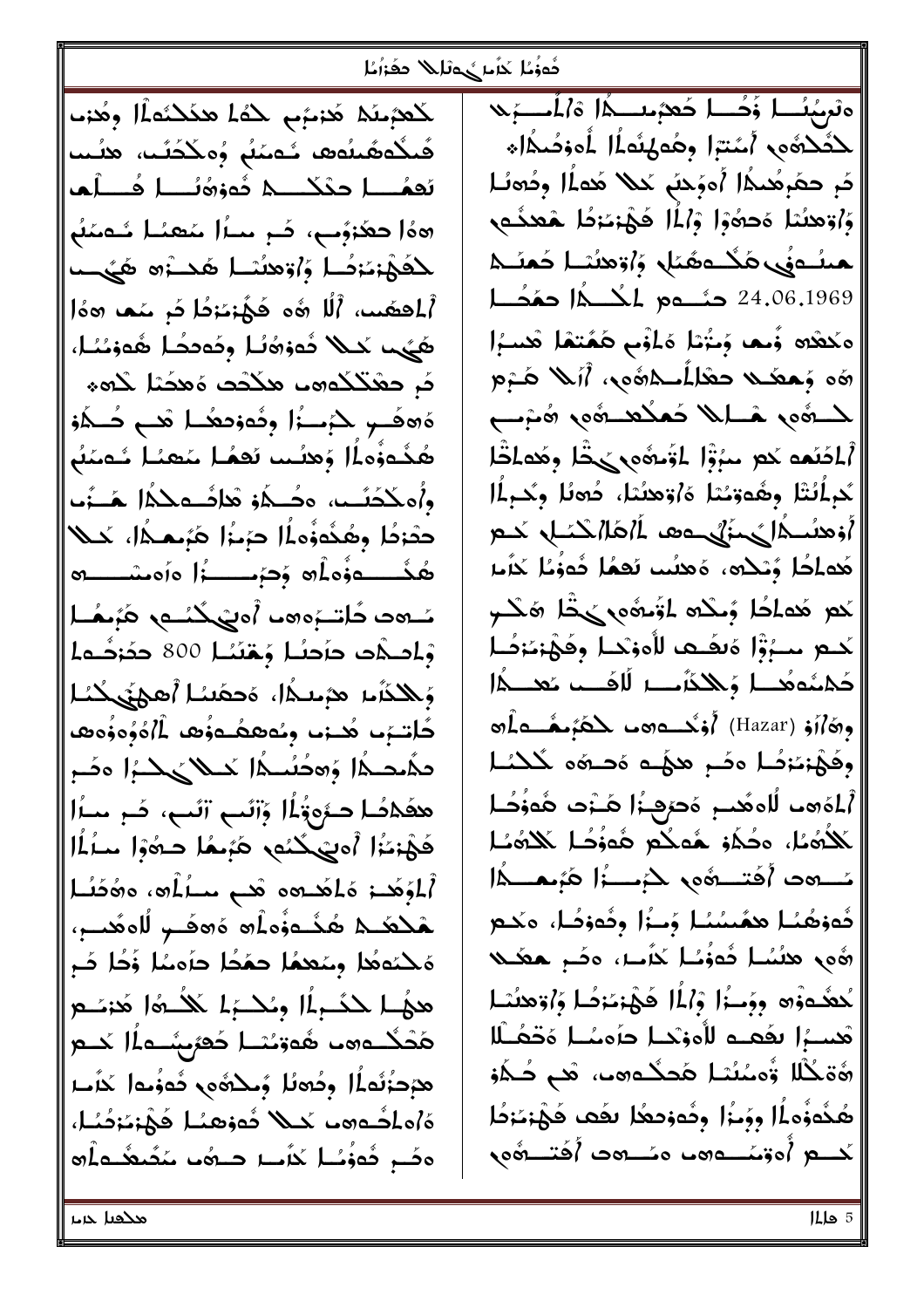| فُوزُمًا عَلَى اللَّهِ مِنْهَا عَلَيْهِ مَنْهَا مَعْ أَسْتَرَبَّهِ مِنْهَا مَنْهَا مَنْهَا مَنْهَا م |                                                                                                      |
|------------------------------------------------------------------------------------------------------|------------------------------------------------------------------------------------------------------|
| أَهْدَبَنِفَمَا هَ/هزَنكا هَهِجْ، لَاقَ هَذَا                                                        |                                                                                                      |
| 1975 هُـــــهُـــا وهُــوننـــــا وُ/ەهُـــــــو                                                     | لحَدَّهِ هُءَهَسًا ؤُهُـا وْٱهُدْ هُم لَكَفَـُـا                                                     |
|                                                                                                      | وَحْنَسُــا ولَا هكَــز فَهُزِيّزفَــا أَوْهِنْــا                                                   |
| أَهِجْنَحُهِ ۞ ٱلْمُلَامَلُومَ حُثَى. ضَوْمُا خَلَامَا                                               | لَكَعْبُنَّكُمْ أُدْهَبٍ دَوْدٍ الْمَرْهُدِيْهِ أَسْلَاهِ                                            |
| لَا حجَم حَبّاً! ومُحْبَط كَلاّهُ! أَلَا حُسحُلًا                                                    | ەھۇئىسا ئىس ھىلگىىك ھۇسىۋەلمە                                                                        |
| ضَرِ ٱلْمَدْرَةِ وَلَا قُتِمَا كَلَاهِ مَنْظًا حَذَهَا                                               |                                                                                                      |
| الْمَعْقَدَ أَمْ الْمَحْمَدِينَ مِنْ الْمَعْدَدَ الْمَعْدَدَةِ مِنْ الْمَعْدَدَةِ مِنْ مَنْ مَنْ مَ  | وقْتُلَا وَٱصَلَا وَْمَنْتَشَا هُمْ كُمْرَاْلِ وَتَكْبَرُا                                           |
| <b>كَلْسُدُاْ∻</b>                                                                                   | لْحَدُّهُ   هُنْتُمْ ۚ هُسْلُمْ لَٰالَٰٓؤُو خُصْرَمِيْنَـهِ اَٰ                                      |
| لَحْقَنَا إِسْتَمَا حَصَحْماً! هَحَدَاحًا أَحْقَلا                                                   |                                                                                                      |
| مَمْتَةِهَا جَرِّهُا لِحَقَّدَوْنَا لِعَمْلاً وَلِعَلَيْهِ                                           | ەھُكَسُّا وُكُـــز 18 حَلَّسُّــا وِلَّا ىصُـكْـــەــ <i>اْ</i> ا                                    |
| 1997 أَيُّيكُمُو لَالمُؤَا وِحَكَيْمَاهَا كَـهُ£                                                     | هَحثَكَتْ لِمُثَلَّ وَحُلَّ كَبِيْلًا وِمُحْبَطِ لَكُلُّهُا                                          |
| أَىعَنَّاه كَعْبَىنَدْ حَنَّەدْهَلا وِهُهُما هُم                                                     | ەكھُل ھُەزىُىُل وَهرَّىنَىْ لُهُ مُحبِ، مَحْھُل                                                      |
| خَفَّ هَنْدُاه حَفَزْآه لُحَجَّنِي حُــٰهَ. وَضَرِ                                                   | وسَـــةَما صَـقَـــ;ُه $\int$ الاحْكَــــه لِكَبَقِيَـــا                                            |
| ثَاثُا حَزَها حَكَمُوما ٱلْمُأْوَضُلا حَضْبِهِ                                                       | وِثَدوْأَقِعِمُدَهُـــا صَعَنَـــا 16. {مِــزِ 1969                                                  |
| حَتَّىـــــوَّا مأهُــــــم معمَّــــم معهُمْ أَلَّا لَل                                             | دَ ِمِسْدًا وِثَدَوْثَــْـا، ثَاتَــــرِّمْ هُـــــزْم                                               |
| هفَـمَا هَذَٰذُوۡفُـمَاۤا وُٱهۡـقُاۤا هَمَـٰٓا ـكَـه                                                 | وِنُوهِفُووْوها الْمُحَمَّا أَهْجَدُا وَالْمُحَمَّاتِ وَالْمَحَمَّةِ وَالْمَحَادِثَةِ وَالْمَحَمَّةِ |
| هُذِبًا وَٱهۡدَ ۚ أَا يَحۡدُۚ الۡ هَٰدَا يَحۡمَىٰنِنَا ا                                             | فَهْبْنَرْضُا وِأُهزَّهكُمْ حَقَّەعْبُ ۚ ٱهشَّاھَ                                                    |
| وهَىنُا وِدُه هزَمَنَ دُتْهَ مَاتْلَ دَاوَتِهَا                                                      | وهُدَت قَتْدُدْهُمْتُوهَا شَدْمَتُهِ وُدَخْدَتُت                                                     |
| ݣْسُسُـا ەڭەھْھُـا ۆڭگڭــــو، ھَئـــت                                                                | ٱلْمَلَاعِنَى، ۞هَٰلا وَمِ تَعَهُّلا وِ۞ه هلُـم                                                      |
| 29.10.1997 ةُ،لْكُفُ فَيْءُ۞ هُمْ أُتَّبُّ                                                           | ئَعْمًا نُمْنَبُ وُمِكْتُبًا نَفَى اللَّهُ وَمَا حَقَـات                                             |
| لمؤب مَتَعَمُلُ هَدَهُمَا هُدَا وَسُمَعَهُوَ وَهُوَ وَسَلَّمَهُ                                      | كَحْيُهَا أَه وَهُنَدْهَاْ!»                                                                         |
| حْسُبْهِ ٱلْمُلَّمِ وِهُبْكِيـدًا وَهِـتَمْ وَهُـ;ت                                                  | أَشَٰ، أَهَٰذ إِنَّا أَه هَنُو آحنًا هَيَّب سَمَّا                                                   |
| وئەللەشقا بەلگەن ئىشكى ئەيدە ئەيدا                                                                   | َوۡحُا ٱمکۡہ∞؎ حکم ھُەوۡسُدَا حمۡصُل وُٖٱوَۡا                                                        |
| فَهْنِتْرَضُا وَلِلْلَاهَنَا لَدم دُةِنَا هَيْشَاا                                                   | وكعمأت ألمؤا وكعكل هُوننُا هُفَنَا                                                                   |
| ەكھُـــا ھُەزىُـُـــا ەَحقــــع هُزىُـحـــــھُا                                                      | همده الله هلسه المستحدين المتحفيلا                                                                   |
| وۡ/َهوَٰحنُـه۞ ثَـهوۡٱوۡهِهَٰمَعَـٰهِ ۖ مَعۡـٰهُ ٱمۡ﴾ ۖ                                              | مَكْتَلًا حَقَّرْهُنَدًّا مَّعَ هُءَنَدَيْبِ ۞                                                       |
| أَهْبَهُمــــــــــز هُهْزَمَٰزُنُـــــــــا كَبِـالْنُـــــــــا                                    | لَّالمُوْا وَٱههُنفُوها في قَمِي ٱههُنفُوها                                                          |
| أَوُّـــد مُشَيْعَها مِلْكِ هُمَا كَدَّمَـــد                                                        | لَالمَوْدُاَ الْمَكْسُفْــــــا وِأُوفُكَــــــب                                                     |
| حكفنا حرم                                                                                            | $ L $ ها $ G $                                                                                       |